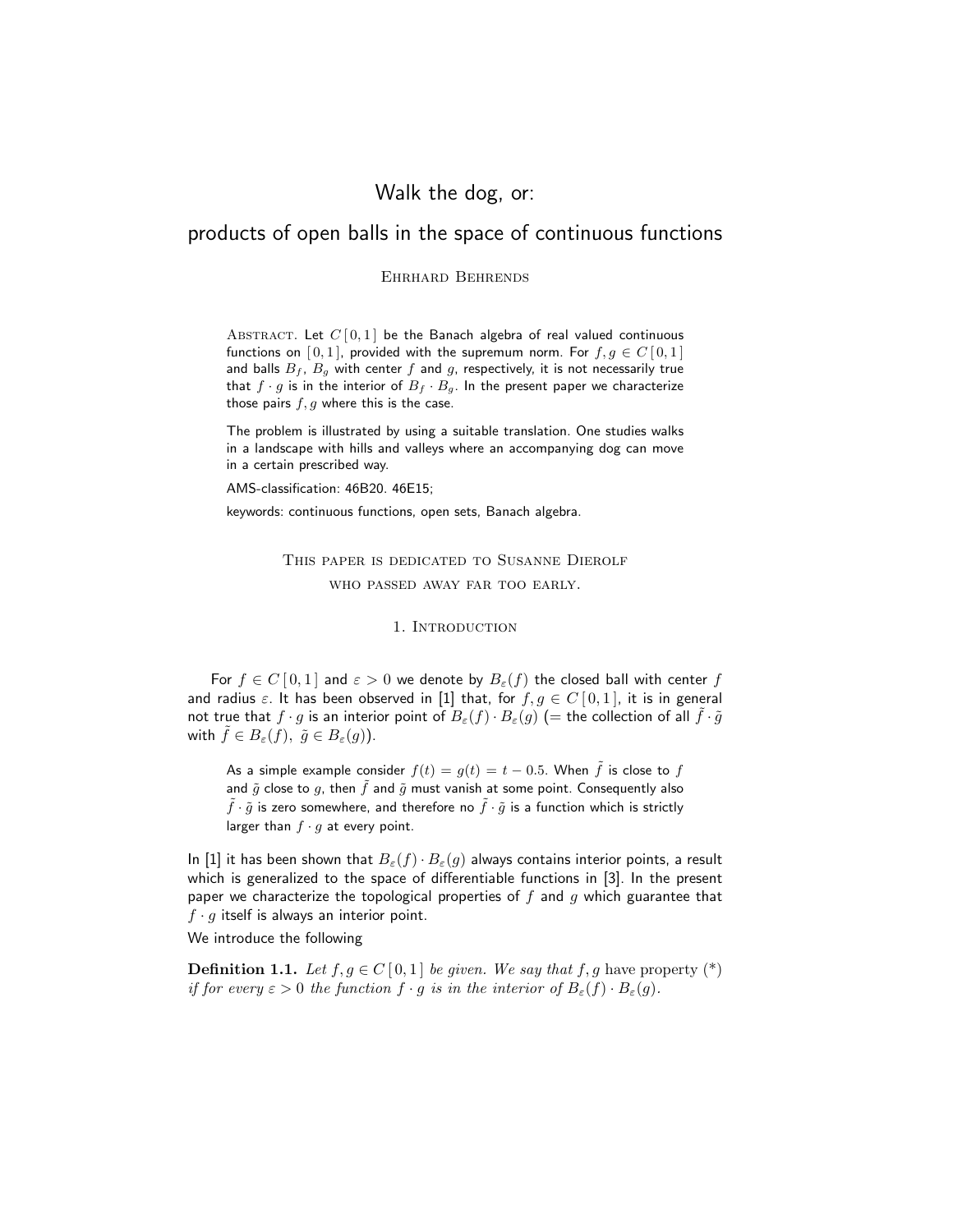It will be convenient to translate the problem as follows. We consider a "landscape" where the height above sea level at the point with coordinates  $(x,y) \in \mathbb{R}^2$ is  $H(x, y) := x \cdot y$ . Every two functions  $f, g \in C[0, 1]$  generate a "walk"

$$
t \mapsto (f(t), g(t), H(f(t), g(t)))
$$

in this landscape.

Now suppose that  $\varepsilon > 0$  and that the walker is accompanied by a "dog" which is always close to him or her: we assume that the position of the dog at "time"  $t$  is

$$
(f(t) + d_1(t), g(t) + d_2(t), H(f(t) + d_1(t), g(t) + d_2(t))),
$$

where  $|d_1(t)|, |d_2(t)| \leq \varepsilon$ . The height above sea level of the dog can be larger or smaller than that of the walker, the relative difference is

$$
\tau(t) := H\big(D(t)\big)\big) - H\big(f(t), g(t)\big)\big),
$$

where  $D$  is the function  $(f+d_1,g+d_2).$  (It will be convenient to call both  $D(t)\in\mathbb{R}^2$ and  $(D(t), H(D(t))) \in \mathbb{R}^3$  the position of the dog at time t.)

It is then obvious that  $f, g$  have  $(*)$  if and only if the following holds:

For every  $\varepsilon > 0$  there exists  $\delta > 0$  such that for arbitrary  $\tau \in C[0,1]$ with  $||\tau||\leq \delta$  there is a "walk of the dog"  $t\mapsto \big(f(t){+}d_1(t),g(t){+}d_2(t)\big)$ with  $||d_1||, ||d_2|| \leq \varepsilon$  such that the height difference at every time t is just  $\tau(t)$ .

Fix f and g. We will write  $\gamma(t) := (f(t), g(t))$  for  $t \in C [0, 1]$ : this is the walk seen from above. Denote by  $Q^{++}$ ,  $Q^{-+}$ ,  $Q^{--}$ ,  $Q^{+-}$  the four quadrants of the plane, i.e., the sets

$$
\{x, y \ge 0\}, \ \{x \le 0, y \ge 0\}, \ \{x, y \le 0\}, \ \{x \ge 0, y \le 0\}.
$$

The height function H is  $\geq 0$  on  $Q^{++}$  and  $Q^{--}$ , it is  $\leq 0$  on  $Q^{-+}$  and  $Q^{+-}$ , and  $(0, 0)$  is a saddle point of H. It will turn out that the behaviour of  $\gamma$  close to this saddle point is crucial.

**Definition 1.2.** Let  $t_0 \in [0, 1]$ . We say that  $\gamma$  has a positive saddle point crossing at  $t_0$  if  $\gamma(t_0) = (0, 0)$  and there exists  $r > 0$  such that:

- $\gamma(t) \in Q^{++} \cup Q^{--}$  for  $t \in [t_0 r, t_0 + r]$ ;
- there are  $t_1 \in [t_0 r, t_0]$  and  $t_2 \in [t_0, t_0 + r]$  such that  $\gamma(t_1) \in Q^{++} \setminus$  $\{(0,0)\}$  and  $\gamma(t_2) \in Q^{--} \setminus \{(0,0)\}$  or vice versa.

A negative saddle point crossing is defined similarly: here  $\gamma$  moves from  $Q^{-+}$ to  $Q^{+-}$  or from  $Q^{+-}$  to  $Q^{-+}$ .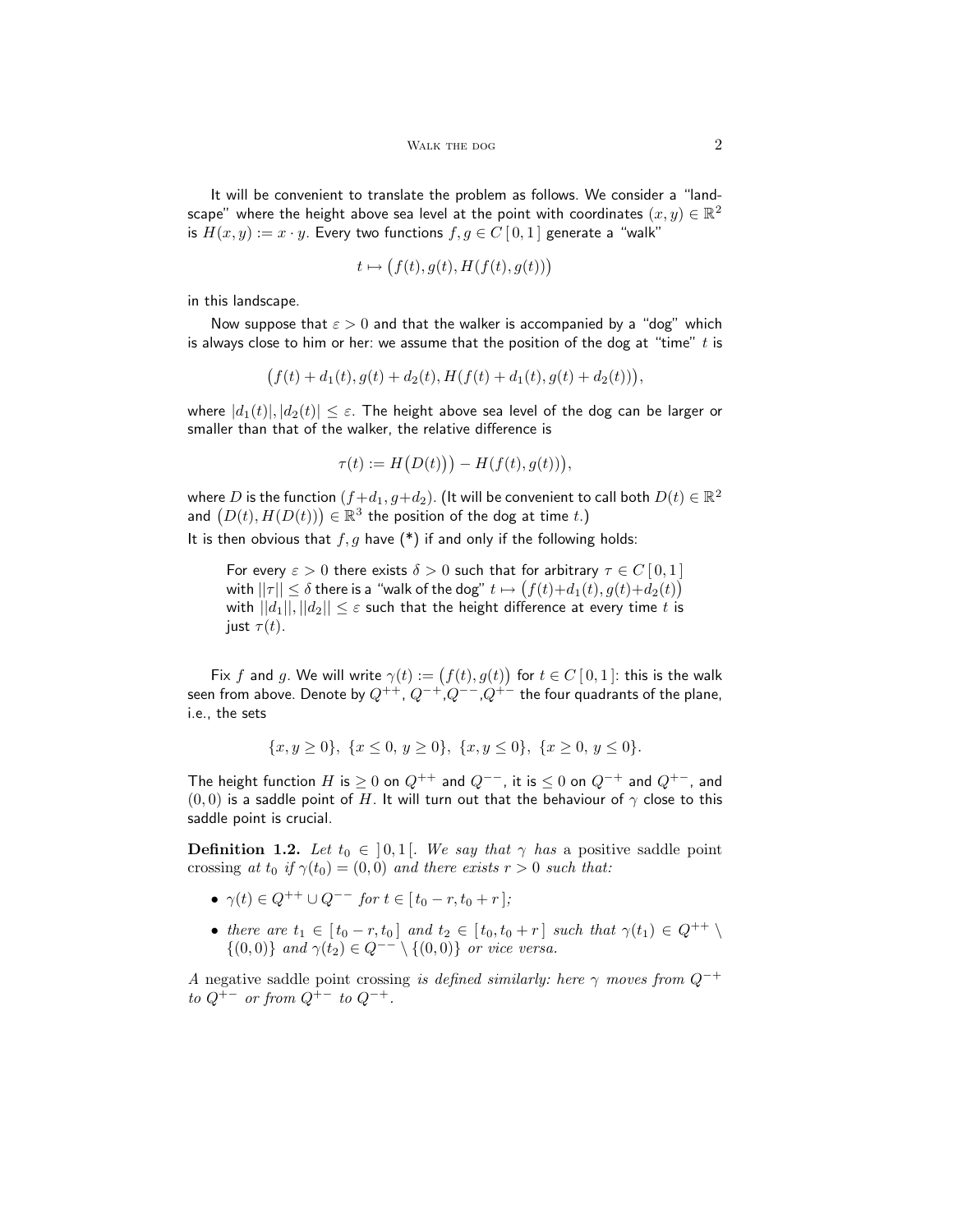(Note that this could be formulated equivalently as follows: if  $\gamma$  has, e.g., no positive saddle point crossings, then for  $t_1, t_2$  with  $\gamma(t_1) \in Q^{++} \setminus \{(0, 0)\}$  and  $\gamma(t_2)\in Q^{--}\backslash\{(0,0)\}$  there must be a  $t$  between  $t_1$  and  $t_2$  such that  $H\big(\gamma(t)\big)< 0.$  )

And here is our characterization (theorem 3.1):

**Theorem:** f, g have property (\*) iff the associated curve  $\gamma$  has no positive and no negative saddle point crossings.

In section 2 we will prepare our investigations with the definition of some auxiliary functions. Section 3 contains the main result, and in section 4 one finds some invitations for further study.

## 2. Preparations

We will fix f, g in  $C[0,1]$ , and  $\gamma = (f,g)$  has the same meaning as above. In the proof of the main theorem we will have to design paths  $D = \gamma + d$  of the "dog" such that all  $||d(t)||$  are small $^1$  and  $H \circ D - H \circ \gamma$  equals a continuous function  $\tau$ which has small norm but which is not otherwise restricted.

We will glue together the desired paths from several pieces: those where  $\gamma(t)$ is "sufficiently far away" from the saddle point  $(0,0)$  and those where the path  $\gamma$ approaches it.

## The gradient field of  $H$

Suppose that you are at a particular point  $(x, y, H(x, y))$  of our "landscape" and you want to find a position of the dog which is close to you where the altitude over sea level is a little bit larger or smaller than yours. It is natural to go into the direction of the gradient (or the negative gradient) if a higher (or smaller) level is wanted.

This will now be formalized. Fix  $(x_0, y_0) \neq (0, 0)$  and consider the initial value problem

$$
(x'(s), y'(s)) = (\text{grad } H)(x(s), y(s)) = (y(s), x(s)), (x(0), y(0)) = (x_0, y_0).
$$

The solution is simple:

$$
\left(\begin{array}{c}x(s)\\y(s)\end{array}\right)=\left(\begin{array}{c}\frac{x_0+y_0}{2}e^s+\frac{x_0-y_0}{2}e^{-s}\\ \frac{x_0+y_0}{2}e^s-\frac{x_0-y_0}{2}e^{-s}\end{array}\right).
$$

It follows that  $H\big(x(s),y(s)\big)$  increases with increasing  $s\colon$  one has

$$
H(x(s), y(s)) = \frac{x_0^2 + y_0^2}{4}(e^{2s} - e^{-2s}) + \frac{x_0 y_0}{2}(e^{2s} + e^{-2s})
$$

<sup>&</sup>lt;sup>1</sup>We will work with the maximum norm on  $\mathbb{R}^2$ :  $||(x, y)|| := \max\{|x|, |y|\}$  for  $(x, y) \in \mathbb{R}^2$ .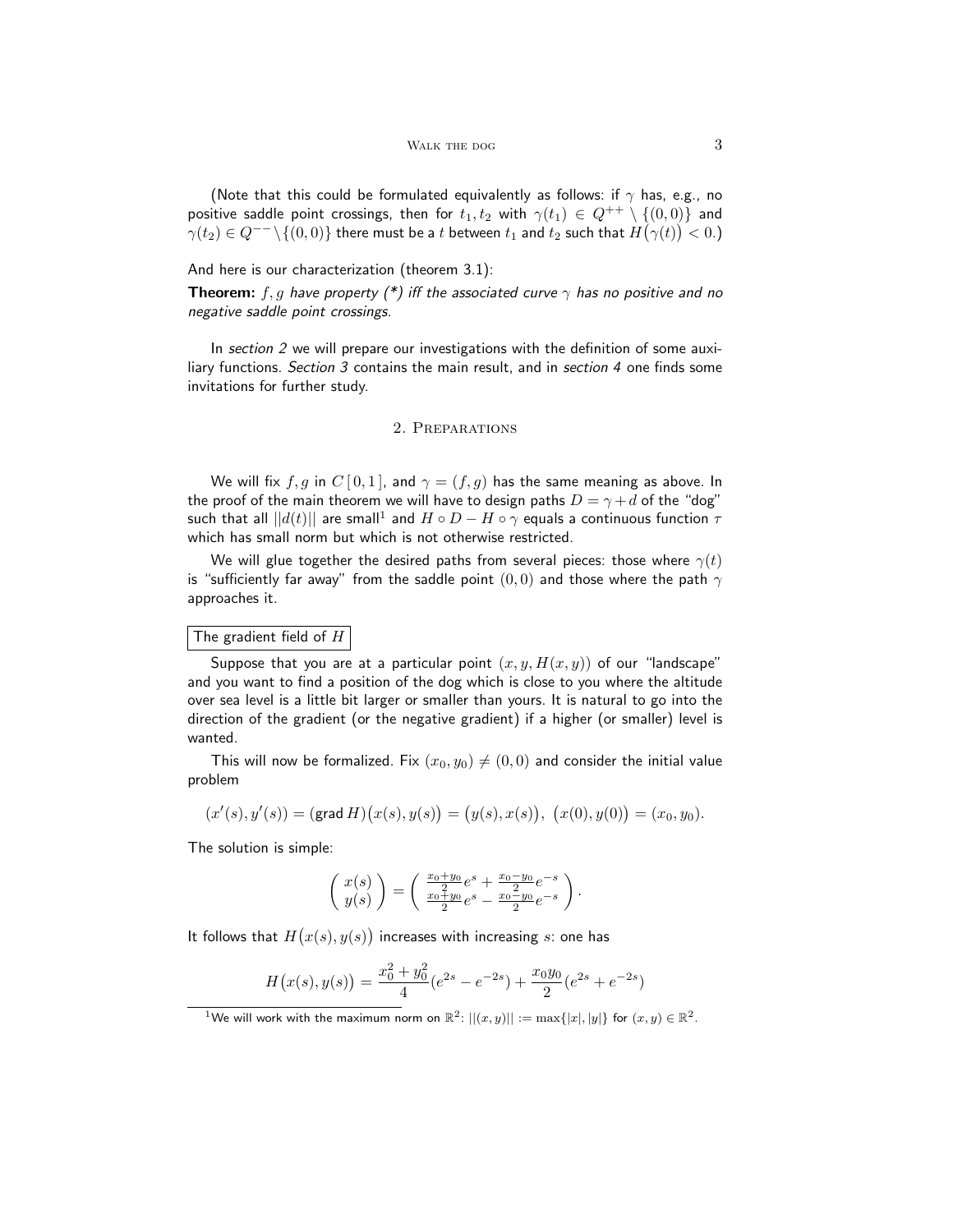and therefore

$$
\frac{d}{ds}H(x(s),y(s)) = \frac{x_0^2 + y_0^2}{2}(e^{2s} + e^{-2s}) + x_0y_0(e^{2s} - e^{-2s})
$$

Now let  $L, s_0 > 0$  be numbers such that  $x_0^2 + y_0^2 \geq L$  and  $|e^{2s} - e^{-2s}| \leq 1/2$  for  $|s| \leq s_0.$  The above derivative has at least the value  $L/4$  so that  $s \mapsto H\big(x(s), y(s)\big)$ meets all values between  $-s_0L/4$  and  $s_0L/4$  precisely once when s runs through  $[-s_0, s_0]$ .

This can be summarized as follows:

**Lemma 2.1.** Let  $L > 0$  and  $\tilde{\varepsilon} > 0$  be given. Then there are a positive  $\tilde{\delta}$  and a continuous function

$$
\Psi: \{(x, y) \mid x^2 + y^2 \ge L\} \times \left[ -\tilde{\delta}, \tilde{\delta} \right] \to \mathbb{R}^2
$$

such that for all  $(x, y)$  with  $x^2 + y^2 \geq L$  and all  $\alpha \in \left[-\tilde{\delta}, \tilde{\delta}\right]$  the following hold:

- $||(x, y) \Psi(x, y, \alpha)|| \leq \tilde{\varepsilon};$
- $H(\Psi(x, y, \alpha)) H(x, y) = \alpha.$

Proof. Above we have shown that  $\Psi(x, y, \alpha)$  can be defined for all  $x, y, \alpha$  under consideration and that the possible range of  $\alpha$  only depends on L. That  $\Psi$  is continuous (and even  $C^{\infty}$ ) follows from the implicit function theorem.

## A topological lemma

It will be important to know that our path  $\gamma$  will be "close to" the saddle point only finitely often. To make this precise we prove the following

**Lemma 2.2.** Let  $\varepsilon_0 > 0$  be given. We assume that there exists at least one  $t \in [0,1]$  with  $\gamma(t) = (0,0)$ .

Suppose that both  $\gamma(0)$  and  $\gamma(1)$  are different from  $(0,0)$  and that  $||\gamma(0)|| > \varepsilon_0$ and  $||\gamma(1)|| > \varepsilon_0$ .

Then there are  $0 < a_1 < b_1 < a_2 < b_2 \cdots < a_r < b_r < 1$  such that

- $||\gamma(t)|| \leq \varepsilon_0$  on  $\bigcup_{i=1,\dots,r} [a_i, b_i]$ ;
- every  $[a_i, b_i]$  contains at least one zero of  $\gamma$ , and  $\bigcup_{i=1,\dots,r} [a_i, b_i]$  contains all of them;
- $||\gamma(a_i)|| = ||\gamma(b_i)|| = \varepsilon_0$  for all i.

*Proof.* In a first step choose finitely many closed subintervals of  $[0,1]$  where  $||\gamma(t)||$ is bounded by  $\varepsilon_0$  such that each interval contains a zero and the union covers all zeros of  $\gamma$ . Next pass to unions to get disjoint intervals. Enlarge these intervals (if necessary) such that the norm of  $\gamma$  at the endpoints is  $\varepsilon_0$ . And finally it might be that one has to pass to unions again to obtain disjoint intervals.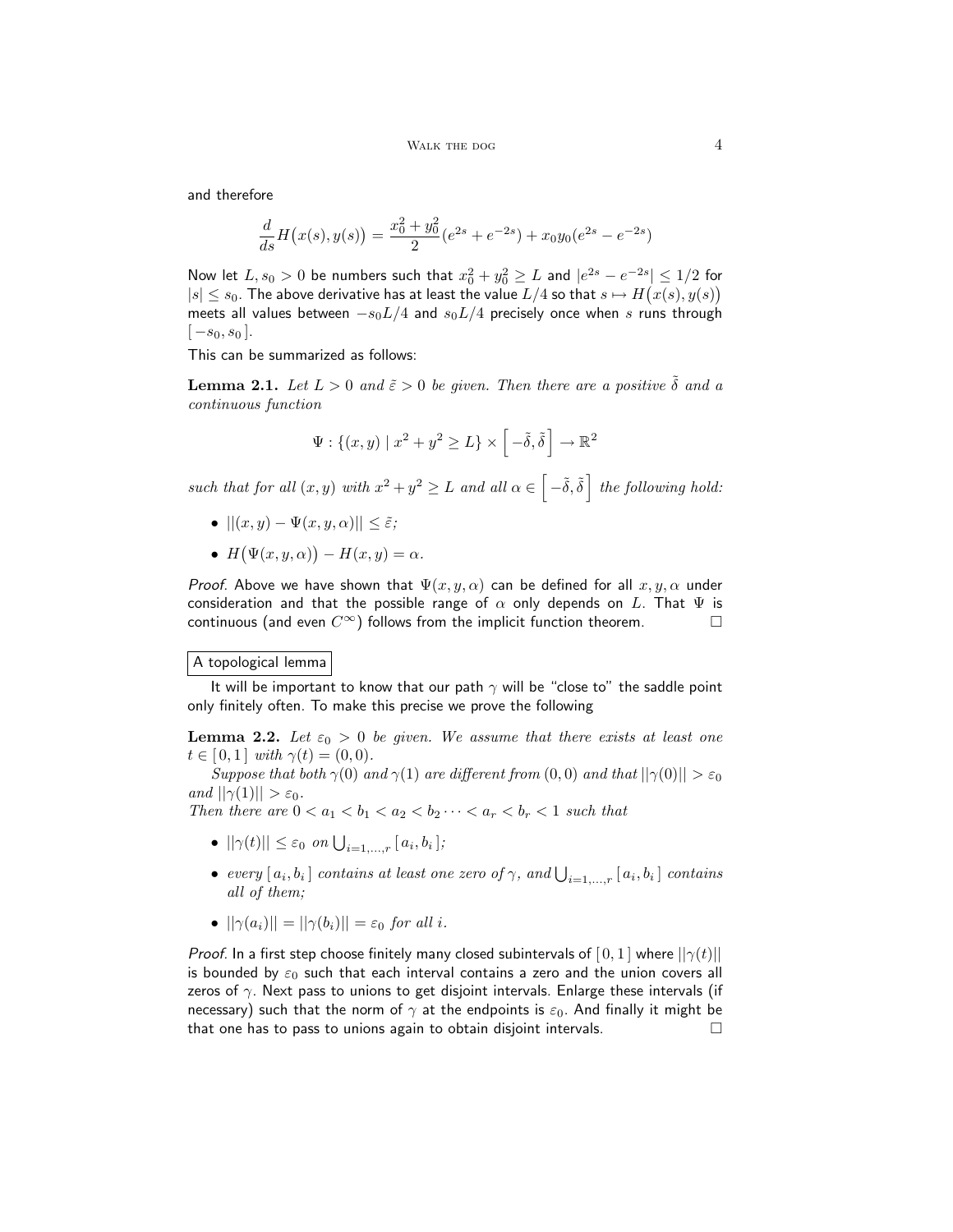The canonical walk

With the notation of the preceding paragraph let  $\Delta$  be the set

$$
\Delta = [0, a_1] \cup [b_1, a_2] \cup \cdots \cup [b_r, 1].
$$

 $\gamma$  has no zero in  $\Delta$  so that there is an  $L > 0$  such that  $||\gamma(t)|| \geq L$  for  $t \in \Delta$ . Let also  $\tilde{\varepsilon} > 0$  be given, we choose  $\tilde{\delta}$  and  $\Psi$  as in lemma 2.1.

We will now construct "walks of the dog" where the times t run through  $\Delta$  with prescribed values of H. Let a continuous function  $\tau : \Delta \to \mathbb{R}$  be given such that  $|\tau(t)| \leq \delta$  on  $\Delta$ . For  $t \in \Delta$  we put

$$
D(t) := \Psi(\gamma(t), \tau(t)), \ d(t) := D(t) - \gamma(t).
$$

Then  $t \mapsto D(t)$  is continuous, and and for all t one has  $||d(t)|| \leq \tilde{\varepsilon}$  and  $H(D(t)) =$  $H(\gamma(t)) + \tau(t).$ 

We note in passing that one gets with this construction walks defined on  $[0,1]$ if  $\gamma$  never vanishes. Thus  $f, g$  have  $(*)$  whenever  $f$  and  $g$  have no common zeros. Since it is easy to perturbate arbitrary  $f, g$  such that the perturbations never vanish simultaneously it follows at once that  $B_{\varepsilon}(f) \cdot B_{\varepsilon}(g)$  always has interior points (this was proved in [1] for continuous and in [3] for differentiable functions).

Suitable walks in the neighbourhood of  $(0,0)$ 

The walks close to the saddle point have to be prepared more subtly. First we need some definitions. If  $\mu$  is positive we denote by  $Q_{\mu}$  the square in the plane with vertices  $(\pm \mu, \pm \mu)$ . We will define certain paths in  $Q_{\mu}$ . The paths of the first type lead from points in  $Q_{\mu}$  to the edges, those of the second type use only the edges of  $Q_\mu$ .

## The P-walks

Let  $[t_1, t_2]$  be an interval,  $(q_1, q_2) \in Q_\mu$ , and  $\eta : [t_1, t_2] \to \mathbb{R}$  a continuous function with  $H(q_1, q_2) = q_1 q_2 = \eta(t_1)$ . We will define a path which leads between times  $t_1$  and  $t_2$  from  $(q_1, q_2)$  to an edge of  $Q_\mu$  in such a way that at every time  $t$ the height is just  $\eta(t)$ .

There will be four families of such paths.

1) ("Walks to the right edge") Suppose that  $q_1 > 0$  and that  $||\eta|| \leq q_1 \mu$ . We define

$$
P_{t_1,t_2,\eta,q_1,q_2}^R : [t_1,t_2] \to Q_\mu
$$

by  $t\mapsto \big(N_{q_1,\mu}(t),\eta(t)/N_{q_1,\mu}(t)\big)$ , where the  $N$ -map describes the linear interpolation between two values:

$$
N_{\alpha,\beta}(t) := \frac{t - t_1}{t_2 - t_1} \beta + \frac{t_2 - t}{t_2 - t_1} \alpha.
$$

This path has the desired properties: it is continuous, it starts at  $(q_1, q_2)$ , it ends on the right edge, it stays in  $Q_{\mu}$  and the H-value at time t is  $\eta(t)$ .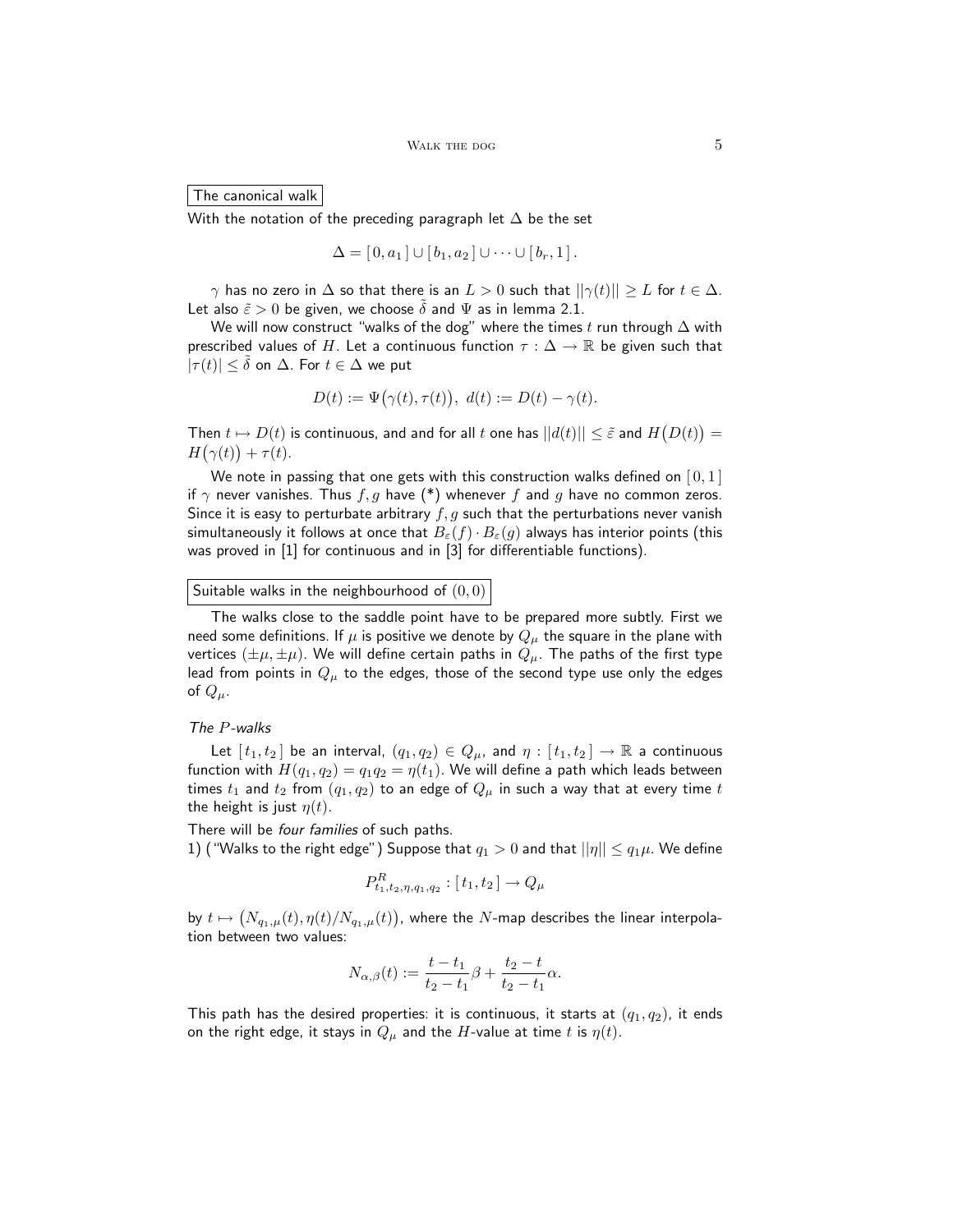2) ("Walks to the top edge") If  $q_2>0$  and  $||\eta||\leq q_2\mu$  we define  $P_{t_1,t_2,\eta,q_1,q_2}^T$  :  $[t_1, t_2] \to Q_\mu$  by  $t \mapsto (\eta(t)/N_{q_2,\mu}(t), N_{q_2,\mu}(t)).$ 

3) ("Walks to the left edge") Suppose that  $q_1 < 0$  and  $||\eta|| \leq -q_1 \mu$ .  $P^L_{t_1,t_2,\eta},q_1,q_2$ is the map  $t\mapsto \big(N_{q_1,-\mu}(t),\eta(t)/N_{q_1,-\mu}(t)\big).$ 

4) ("Walks to the bottom edge") Finally, let  $q_2 < 0$  and  $||\eta|| \le -q_2\mu$ . Then  $P^B_{t_1,t_2,\eta,q_1,q_2}$  is defined by  $t\mapsto \big(\eta(t)/N_{q_2,-\mu}(t), N_{q_2,-\mu}(t)\big).$ 

We will also need a version of these paths where the time is reversed: they start on the edge and run backwards. This will be indicated by a tilde: for example,  $\tilde{P}^R_{t_1,t_2,\eta,q_1,q_2}$  is defined on  $[\,t_1,t_2\,]\,$  by  $\,t\mapsto P^R_{t_1,t_2,\eta,q_1,q_2}(t\,t_1+(1-t)t_2)\,$  whenever  $q_1 > 0$  and  $||\eta|| \leq q_1 \mu$ .

## The E-walks

This is simpler: we consider  $(q_1, q_2)$  on the boundary of  $Q_\mu$ , a time interval  $[t_1, t_2]$ , and a continuous function  $\eta : [t_1, t_2] \to \mathbb{R}$  such that  $||\eta|| \leq \mu^2$  with  $\eta(t_1) = H(q_1, q_2) = q_1 q_2$ , and we want to find a path on an edge of  $Q_\mu$  such that the H-value at time t is  $\eta(t)$ .

1) ("Walks on the right edge") Suppose that  $q_1 = \mu$ . Then  $E^R_{t_1,t_2,\eta,q_1,q_2}:[t_1,t_2]\rightarrow Q_\mu$  is defined by  $t\mapsto (\mu,\eta(t)/\mu).$ 

2), 3), 4) The "walks on the top resp. left resp. bottom edge".  $E^T, E^L, E^B$  are defined similarly when  $q_2 = \mu$  or  $q_1 = -\mu$  or  $q_2 = -\mu$ , respectively:

$$
E_{t_1, t_2, \eta, q_1, q_2}^T(t) = (\eta(t)/\mu, \mu),
$$
  
\n
$$
E_{t_1, t_2, \eta, q_1, q_2}^L(t) = (-\mu, -\eta(t)/\mu),
$$
  
\n
$$
E_{t_1, t_2, \eta, q_1, q_2}^B(t) = (-\eta(t)/\mu, -\mu).
$$

Now let  $\varepsilon_0 > 0$  be fixed. We put  $\mu := 2\varepsilon_0$ . Suppose that  $[a, b] \subset [0, 1]$ , that  $||\gamma(a)|| = ||\gamma(b)|| = \varepsilon_0$  and that  $||\gamma(t)|| \leq \varepsilon_0$  for  $t \in [a, b]$ .

**Definition 2.3.** We say that  $\gamma(a)$  and  $\gamma(b)$  are admissible if there exist  $\varepsilon', \delta' > 0$ with the following properties:

- $\bullet \ \varepsilon' \leq \varepsilon_0.$
- Suppose that  $P_a, P_b \in Q_\mu$  are given such that  $||P_a \gamma(a)||, ||P_b \gamma(b)|| \leq \varepsilon'$ and that  $\tau' : [a, b] \to \mathbb{R}$  is a continuous function with  $||\tau'|| \leq \delta'$  and  $H(P_a) = H(\gamma(a)) + \tau'(a), H(P_b) = H(\gamma(b)) + \tau'(b).$  Then there is a continuous walk  $D' : [a, b] \to Q_\mu$  such that  $D'(a) = P_a$ ,  $D'(b) = P_b$  and

$$
H(D'(t)) = H(\gamma(t)) + \tau'(t)
$$

for all  $t \in [a, b]$ .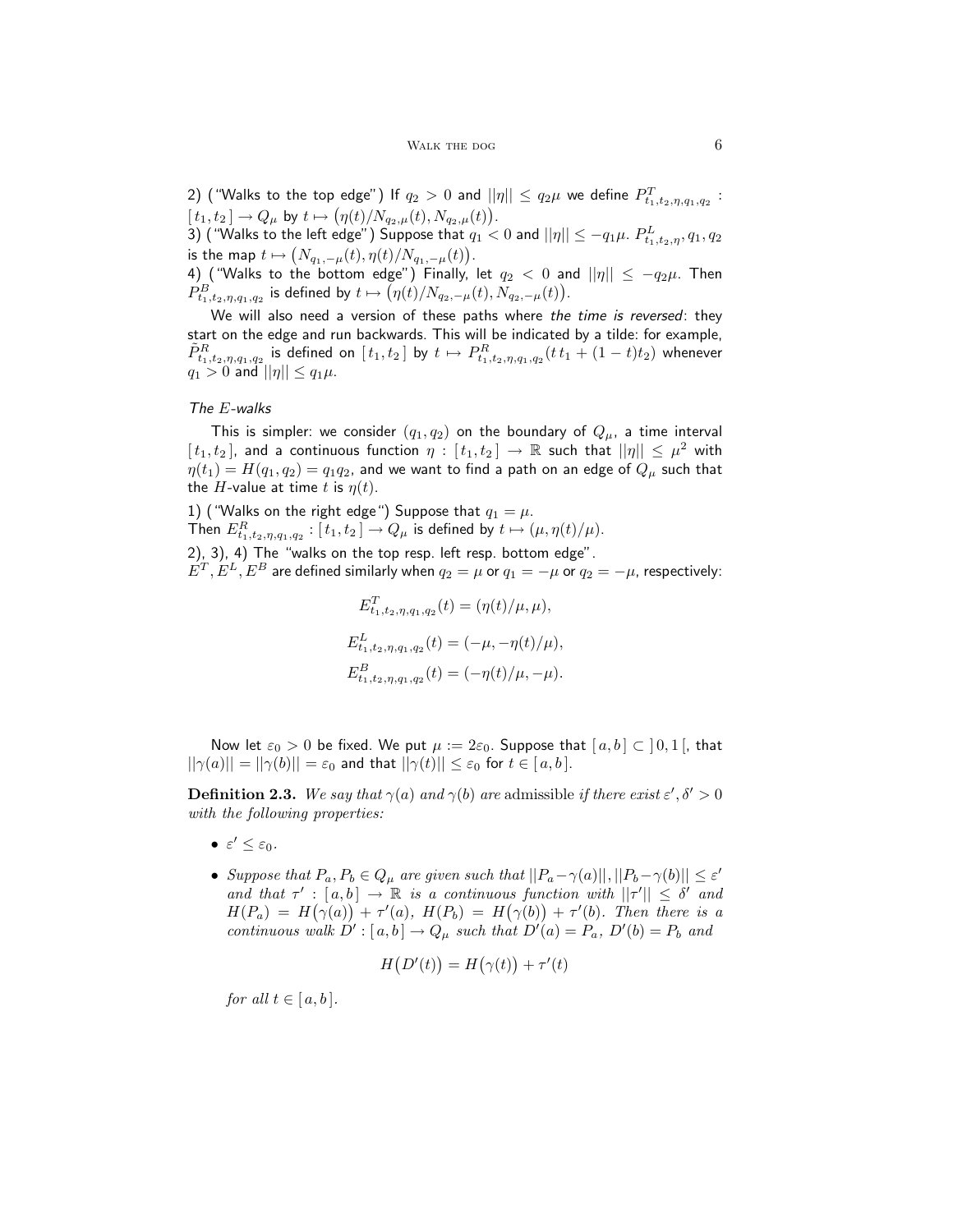Note that "admissible" just means that one can find walks of the dog in  $Q_{\mu}$  from  $P_a$ to  $P_b$  where the relative altitude compared with  $H(\gamma)$  can be arbitrarily prescribed provided it is small. The distance between  $\gamma(t)$  and  $D(t)$  is at most  $3\varepsilon_0$  since  $||\gamma(t)|| \leq \varepsilon_0$  and  $D(t) \in Q_\mu$ .

The following lemma will be crucial for our investigations:

**Lemma 2.4.** Suppose that  $\gamma$  has no positive and no negative saddle point crossings. Then, under the preceding assumptions,  $\gamma(a)$  and  $\gamma(b)$  are always admissible.

*Proof.*  $\gamma(a)$  has (maximum) norm  $\varepsilon_0$ . We may assume that this point lies in the first quadrant  $Q^{++}$ , the other possibilities can be treated in a similar way. We will consider the following cases:

Case 1:  $\gamma(a) =: (\alpha_1, \alpha_2)$  lies in the interior of  $Q^{++}$ .

Case 1.1:  $\gamma(b) =: (\beta_1, \beta_2)$  lies in the open right halfplane.

We put  $\varepsilon':=\,\min\{\alpha_1/4,\beta_1/4\}$  and  $\delta':=\,\varepsilon_0\alpha_1/4,$  and we claim that these numbers have the desired properties.

Let  $P_a, P_b$  and  $\tau'$  be given with the properties described in definition 2.3. Our path D will consist of three parts: first it moves to the right edge of  $Q_{\mu}$ , then it stays there for some time, and finally it moves towards  $P_b$ .

Choose  $t_1 \in [a, b]$  such that  $||\gamma(a) - \gamma(t)|| \leq \varepsilon'$  for  $t \in [a, t_1]$ . We define  $D: [\, a,t_1\,] \rightarrow {\mathbb R}^2$  by

$$
D(t) := P_{a,t_1,\eta_1,q_1,q_2}^R(t),
$$

where  $(q_1, q_2) = P_a$  and  $\eta_1$  is the restriction to  $[a, t_1]$  of

$$
t \mapsto \eta(t) := H(\gamma(t)) + \tau'(t).
$$

Note that:

- $\eta_1$  is continuous with  $\eta_1(a) = H(P(a)).$
- $\gamma(t)$  <  $5\alpha_1 \varepsilon_0$  for all  $t \in [0, t_1]$ .
- $q_1 \geq 3\alpha_1/4$ .

Consequently

$$
|\eta_1(t)| = H(\gamma(t)) + |\tau'(t)|
$$
  
\n
$$
\leq 5\varepsilon_0\alpha_1/4 + \varepsilon_0\alpha_1/4
$$
  
\n
$$
\leq \mu q_1;
$$

this was a relevant condition in the definition of  $P^R_{a,t_1,\eta_1,q_1,q_2}.$ 

The walk continues. Let  $t_2 \in \ ]t_1,b[$  be such that  $||\gamma(b)-\gamma(t)|| \leq \varepsilon'$  for  $t \in$  $[\,t_2,b\,].$  The second part of the walk moves from  $(q_1,q_2):=D(t_1)=\big(\mu,\eta(t_1)/\mu\big)$  to  $\big(\mu,\eta(t_2)/\mu\big)$  between the times  $t_1$  and  $t_2.$  This is achieved by the map  $E^R_{t_1,t_2,\eta_2,q_1,q_2}$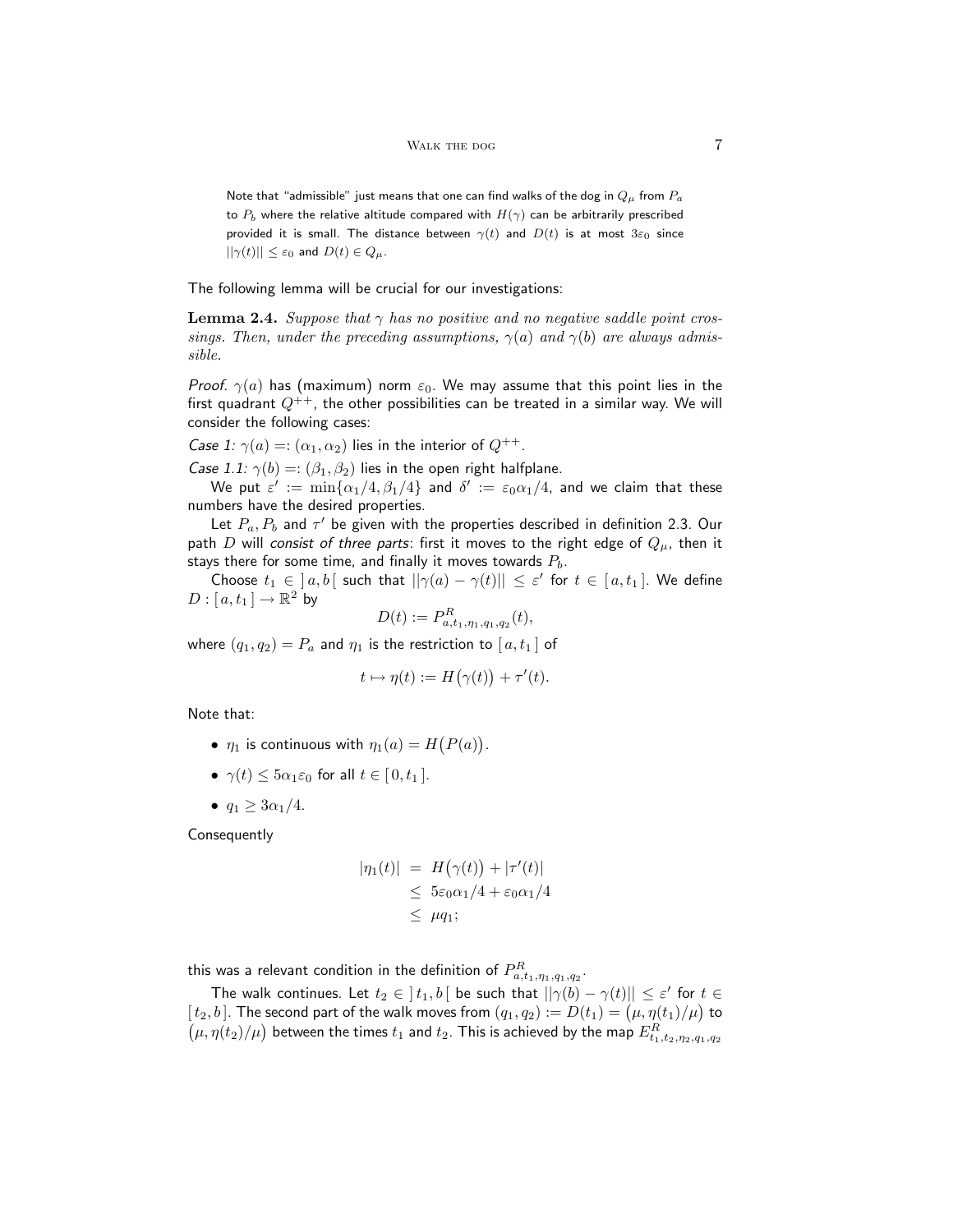(with  $\eta_2=\eta|_{[t_1,t_2]}$ ), and the path stays in  $Q_\mu$  since  $|\eta_2(t)|\leq |H\big(\gamma(t)\big)|+|\tau'(t)|\leq$  $\mu^2.$ 

And finally we use  $\tilde{P}^R_{t_2,b,\eta_3,\tilde{q}_1,\tilde{q}_2}$  to come from  $D(t_2)$  to  $P_B=:(\tilde{q}_1,\tilde{q}_2)$  (with  $\eta_3 = \eta|_{[t_2,b]}$ ).

Case 1.2:  $\gamma(b) =: (\beta_1, \beta_2)$  lies in the open upper halfplane.

This case can be treated in a similar way: move to the upper edge in a short time interval  $[a, t_1]$  where  $\gamma$  stays close to  $\gamma(a)$ , stay on this edge for some time, and finally (for  $t \in [t_2, b]$  where  $\gamma$  is already close to  $\gamma(b)$ ) move to  $P_b$ .

Case 1.3: It remains to treat the case  $\gamma(b) =: (\beta_1, \beta_2) \in Q^{--}$ . Here our assumption comes into play.

Since  $\gamma$  has no positive saddle point crossings there must exist  $t_0 \in [a, b]$  with  $H\big(\gamma(t_0)\big)< 0.$  We choose a small interval  $[\,t_2,t_3\,]$  with  $t_2 < t_0 < t_3$  such that  $H\big(\gamma(t)\big)< 0$  for  $t$  in this interval. Note that  $\eta(t):=H\big(\gamma(t)\big)+\tau'(t)$  will be strictly negative there if  $||\tau'||$  is small.

Suppose first that  $\beta_1 < 0$ . Then D is defined on  $[a, b]$  as follows, at every t the "height"  $H(D(t))$  of  $D(t)$  is  $\eta(t)$ :

- Move to the upper edge of  $Q_\mu$  while  $t\in [\,a,t_1\,].$  This part uses the path  $P^T.$
- $\bullet\,$  Stay there during  $[\,t_1,t_2\,]$ . (The explicit formule is given by the  $E^T\text{-path.}\,)$
- $\bullet\,$  For the  $t\in[\,t_2,t_3\,]$  the dog moves (with  $P^L)$  from the top edge to the left edge of  $Q_\mu$ .
- Between  $t_3$  and  $t_4$  the walk is driven by  $E^L$ ; here  $t_4$  is close to b such that  $\gamma(t)$  is close to  $\gamma(b)$  for  $t \in [t_4, b]$ .
- Finally, on  $[t_4, b]$ , walk according to  $\tilde{P}^L$  to come from the left edge to  $P_B$ .

If  $\beta_1 = 0$  we need a different procedure. (The  $t_i$  have the same meaning as before.) First move to the right edge between times  $a$  and  $t_1$ ; stay there until  $t_2$ ; move between  $t_2$  and  $t_3$  to the bottom edge; stay there until  $t_4$ ; turn to  $P_b$  between  $t_4$  and  $b$ .

Case 2:  $\gamma(a) =: (\alpha_1, \alpha_2)$  lies on the boundary of  $Q^{++}$ . This means that  $\gamma(a) =$  $(\varepsilon_0, 0)$  or  $\gamma(a) = (0, \varepsilon_0)$ . Let us suppose that  $\gamma(a) = (0, \varepsilon_0)$ .

If  $\gamma(b)$  is not in the set  $\{(-\varepsilon_0, 0), (0, -\varepsilon_0), (\varepsilon_0, 0)\}$  we are done: one simply has to reverse the roles of  $\gamma(a)$  and  $\gamma(b)$ , to find a path for this situation as in the preceding investigations and then let the time  $t$  run backwards. Thus there remain three cases which have to be considered.

Case 2.1:  $\gamma(b) = (\varepsilon_0, 0)$ .

It cannot be the case that all  $\gamma(t)$  for  $t \in [a, b]$  are in  $Q^{-+} \cup Q^{+-}$  since this would mean that  $\gamma$  has a negative saddle point crossing. Therefore there must exist  $t_0\in [\,a,b\,]$  with  $H\big(\gamma(t_0)\big)>0.$  Thus  $\eta:=H\circ \gamma+\tau'$  will be positive on a suitable small interval  $[\,t_2,t_3\,]$  around  $t_0$  provided that  $||\tau^\prime||$  is small.

Here is the construction of  $D$  with  $H\big(D(t)\big) \,=\, \eta(t)$ : move, starting at  $\,P_{a},\,$ between times a and  $t_1$  (with  $t_1$  close to a) to the top edge; stay there until  $t_2$ ;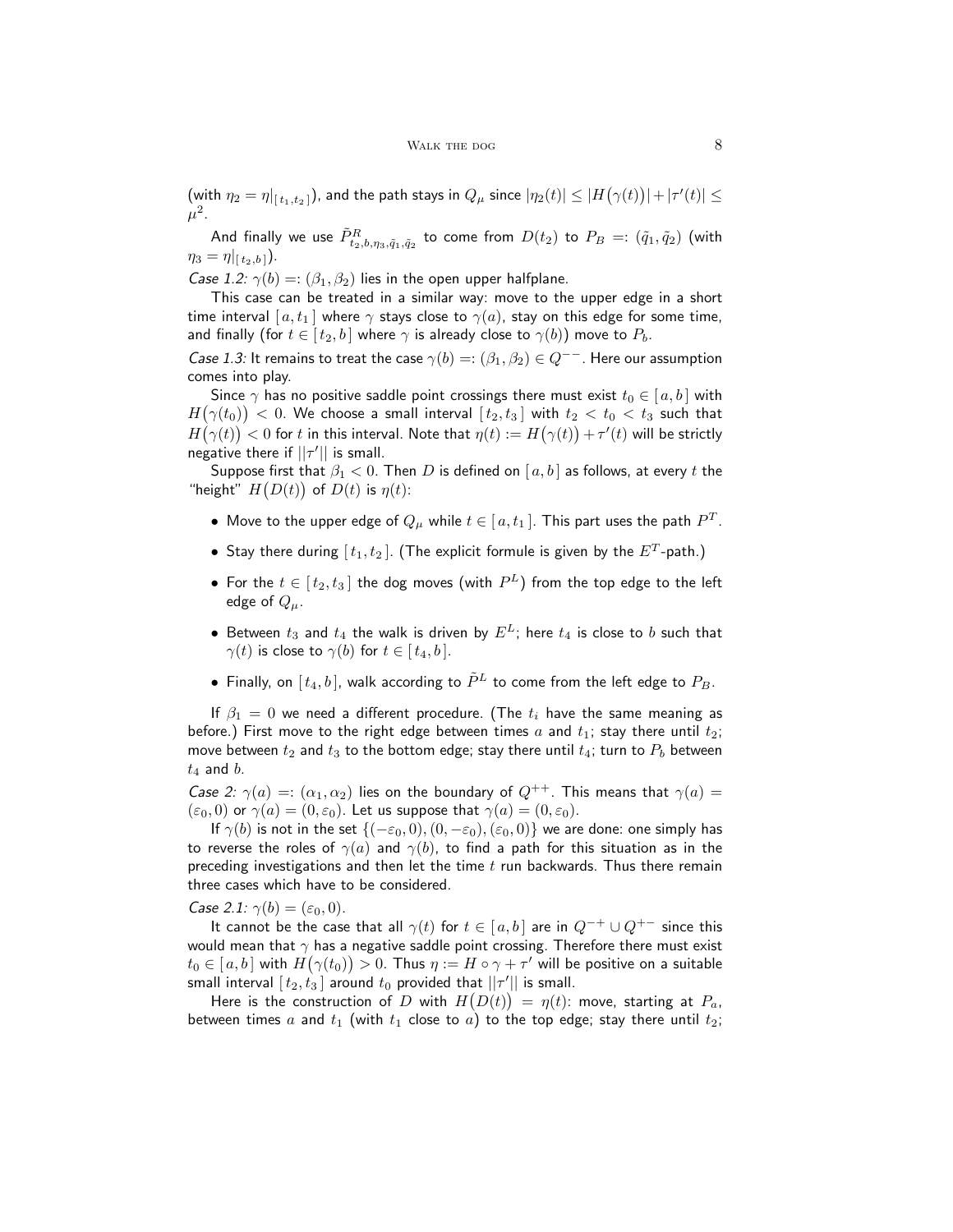move between  $t_2$  and  $t_3$  to the right edge; stay there until  $t_4$  (which is close to b); turn to  $P_b$  between  $t_3$  and  $b$ .

Case 2.2:  $\gamma(b) = (-\varepsilon_0, 0)$ .

This situation can be treated in a similar way.

Case 2.3:  $\gamma(b) = (0, -\varepsilon_0)$ .

This is the most complicated case. We claim that there must be  $t_+, t_- \in [a, b]$ such that

$$
H(\gamma(t_+)) > 0, H(\gamma(t_+)) < 0 :
$$

since if this would not hold  $\gamma$  would have a positive or a negative saddle point crossing. Suppose that, without loss of generality,  $t_{+} < t_{-}$ . We choose  $t_{1}, \ldots, t_{6}$ with  $t_1$  close to  $a$ ,  $t_6$  close to  $b$ , and on  $[t_2, t_3]$  (resp. on  $[t_4, t_5]$ ) the function  $\eta := H \circ \gamma + \tau'$  is strictly positive (resp. strictly negative); as above this can be achieved if  $||\tau'||$  is small. This time the dog has to be rather busy. It walks:

- from  $P_a$  to the top edge between  $a$  and  $t_1$ ;
- on the top edge between  $t_1$  and  $t_2$ ;
- from the top edge to the right edge between  $t_2$  and  $t_3$ ;
- on the right edge between  $t_3$  and  $t_4$ ;
- to the bottom edge between  $t_4$  and  $t_5$ ;
- on the bottom edge between  $t_5$  and  $t_6$ ;
- from the bottom etge to  $P_b$  between  $t_6$  and  $b$ .

And this can be done in such a way that  $H \circ D = H \circ \gamma + \tau'$  during the walk.  $\Box$ 

#### 3. The main result

Our main result is

**Theorem 3.1.** Let  $f, g \in C[0,1]$  be given and  $\gamma = (f, g)$  the associated path in  $\mathbb{R}^2$ . Then the following assertions are equivalent:

- 1.  $f \cdot g$  is an interior point of  $B_{\varepsilon}(f)B_{\varepsilon}(g)$  for all  $\varepsilon > 0$ .
- 2. For every  $\varepsilon > 0$  there exists a  $\delta > 0$  such that the functions  $f \cdot g + \underline{\delta}$  and  $f \cdot g - \underline{\delta}$  are in  $B_{\varepsilon}(f)B_{\varepsilon}(g)$ ; here  $\underline{\delta}$  (resp.  $-\underline{\delta}$ ) denotes the constant function δ (resp.  $-\delta$ ).
- 3.  $\gamma$  has no positive and no negative saddle point crossings.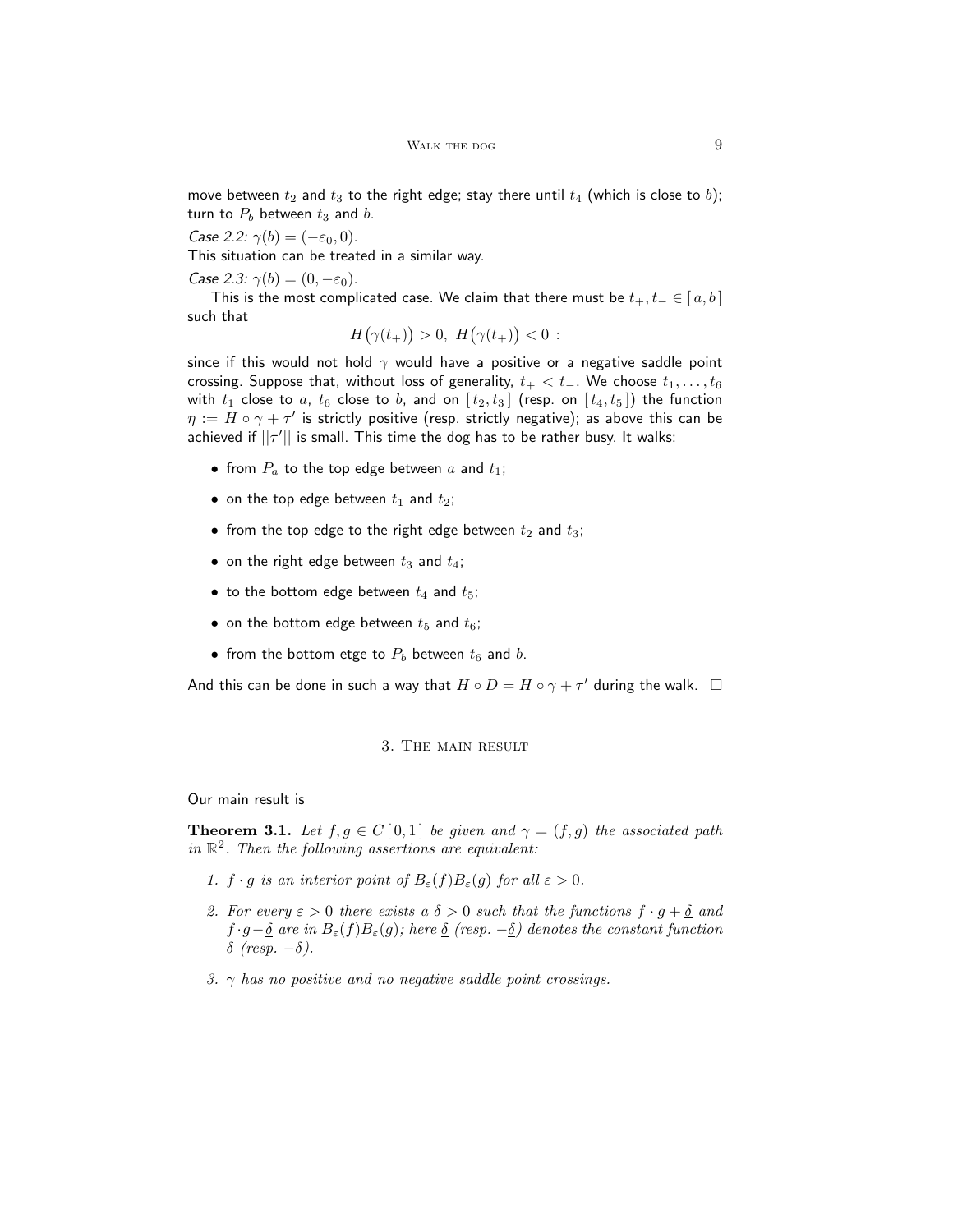## *Proof.* " $1 \Rightarrow 2$ :" This is trivially true.

" $2 \Rightarrow 3$ :" This will be shown by proving that " $\neg$  3" imlies " $\neg$  2". Let us assume, e.g., that  $\gamma$  has a positive saddle point crossing: Suppose, e.g., that  $\gamma$  is in  $Q^{++}$  on  $[t_0 - r, t_0]$  and in  $Q^{--}$  on  $[t_0, t_0 + r]$ , and  $\gamma(t_1)$  (resp.  $\gamma(t_1)$ ) is in  $Q^{++} \setminus \{(0, 0)\}$ (resp.  $Q^{--}\setminus\{(0,0)\}\)$  for a suitable  $t_1 \in [t_0 - r, t_0]$  (resp.  $t_2 \in [t_0, t_0 + r]$ ). Choose  $\epsilon > 0$  such that an  $x \in \mathbb{R}^2$  lies necessarily in the upper half plane if  $H(x) > 0$ and  $||x - \gamma(t_1)||e^{2\varepsilon_0}$ . Also we assume that y lies in the lower halfplane provided that  $H(y) > 0$  and  $||\gamma(t_2) - y|| \leq 2\varepsilon$ . This implies that  $(\gamma + d)(t_1)$  is in the upper halfplane (resp.  $(\gamma + d)(t_2)$  is in the lower halfplane) whenever  $||d(t_1)|| \leq \varepsilon$  (resp.  $||d(t_2)|| \leq \varepsilon$ ) and  $H \circ (\gamma + d) > H \circ \gamma$ . Thus, necessarily, there exist  $t \in [t_1, t_2]$ where  $\gamma + d$  meets the line  $\mathbb{R} \times \{0\}$  so that  $H((\gamma + d)(t)) = 0$ . It follows that  $f \cdot g + \underline{\delta}$  is not contained in  $B_{\varepsilon}(f)B_{\varepsilon}(g)$  for any positive number  $\delta$ . (There is no walk of the dog such that it stays close to you and its altitude is always your altitude  $+\delta$ .

Similarly it follows that there is an  $\varepsilon > 0$  such that  $f \cdot g - \underline{\delta}$  is not contained in  $B_{\varepsilon}(f)B_{\varepsilon}(g)$  if  $\gamma$  has a negative saddle point crossing.

"3  $\Rightarrow$  1:" This is the most difficult part of the proof. We assume that  $\gamma$  has no positive and no negative saddle point crossings, and we have to find for given  $\varepsilon > 0$ a  $\delta > 0$  such that all  $f \cdot g + \tau$  lie in  $B_{\varepsilon}(f)B_{\varepsilon}(g)$ , where  $\tau \in C[0,1]$  is arbitrary with  $||\tau|| \leq \delta$ .

Let  $\varepsilon > 0$  be given. We suppose for the moment that  $||\gamma(0)||, ||\gamma(1)|| > \varepsilon$ . (The necessary modifications of the proof if this doesn't hold are indicated later.) Our aim is to find a positive  $\delta$  such that for every continuous  $\tau : [0,1] \to \mathbb{R}$  with  $||\tau|| \leq \delta$  there exists a path  $\gamma + d$  which is  $\varepsilon$ -close to  $\gamma$  at every moment, and  $H(\gamma(t)+d(t)) = H(\gamma(t))+\tau(t)$  is true for all t.

First we fix  $\varepsilon_0$ , a positive number less than  $\varepsilon/3.$  We find the  $[\,a_i,b_i\,]$  ,  $i=1,\ldots,r$ according to lemma 2.2, and as above  $\Delta$  is the set

$$
[0,a_1] \cup [b_1,a_2] \cup \cdots \cup [b_r,1].
$$

As before we denote by L the positive number  $\min_{t \in \Delta} ||\gamma(t)||$ . By lemma 2.4 we may choose positive  $\delta', \varepsilon'$  such that the definition of admissibility applies to all  $[a_i, b_i]$ . Now find a  $\tilde{\delta} > 0$  for L and  $\tilde{\varepsilon} := \min\{\varepsilon', \varepsilon\}$  as in lemma 2.1. We claim that  $\delta := \min\{\delta', \tilde{\delta}\}$  has the desired properties.

Let  $\tau \in C[0,1]$  with  $||\tau|| \leq \delta$  be given. We define  $D: \Delta \to \mathbb{R}^2$  as the canonical walk which is constructed by using the map  $\Psi$  associated with  $\tilde{\varepsilon}$  and  $L$ . Thus  $||D(t) - \gamma(t)|| \leq \tilde{\varepsilon} \leq \varepsilon$ , and  $H(D(t)) = H(\gamma(t)) + \tau(t)$  for  $t \in \Delta$ . And the gaps can be closed with the help of lemma 2.4 which will be used successively for  $i=1,\ldots,r$ , the intervals  $[\,a,b\,]=[\,a_i,b_i\,]$  and  $P_a=D(a_i),P_b=D(b_i)$ . Note that always  $||D(t) - \gamma(t)|| \leq 3\varepsilon_0 \leq \varepsilon$  since  $D(t) \in Q_\mu$  and  $||\gamma(t)|| \leq \varepsilon_0$  for  $t \in \bigcup [a_i, b_i].$ 

To complete the proof of the theorem we have to discuss the case when  $\gamma(a)$ or  $\gamma(b)$  or both vanish.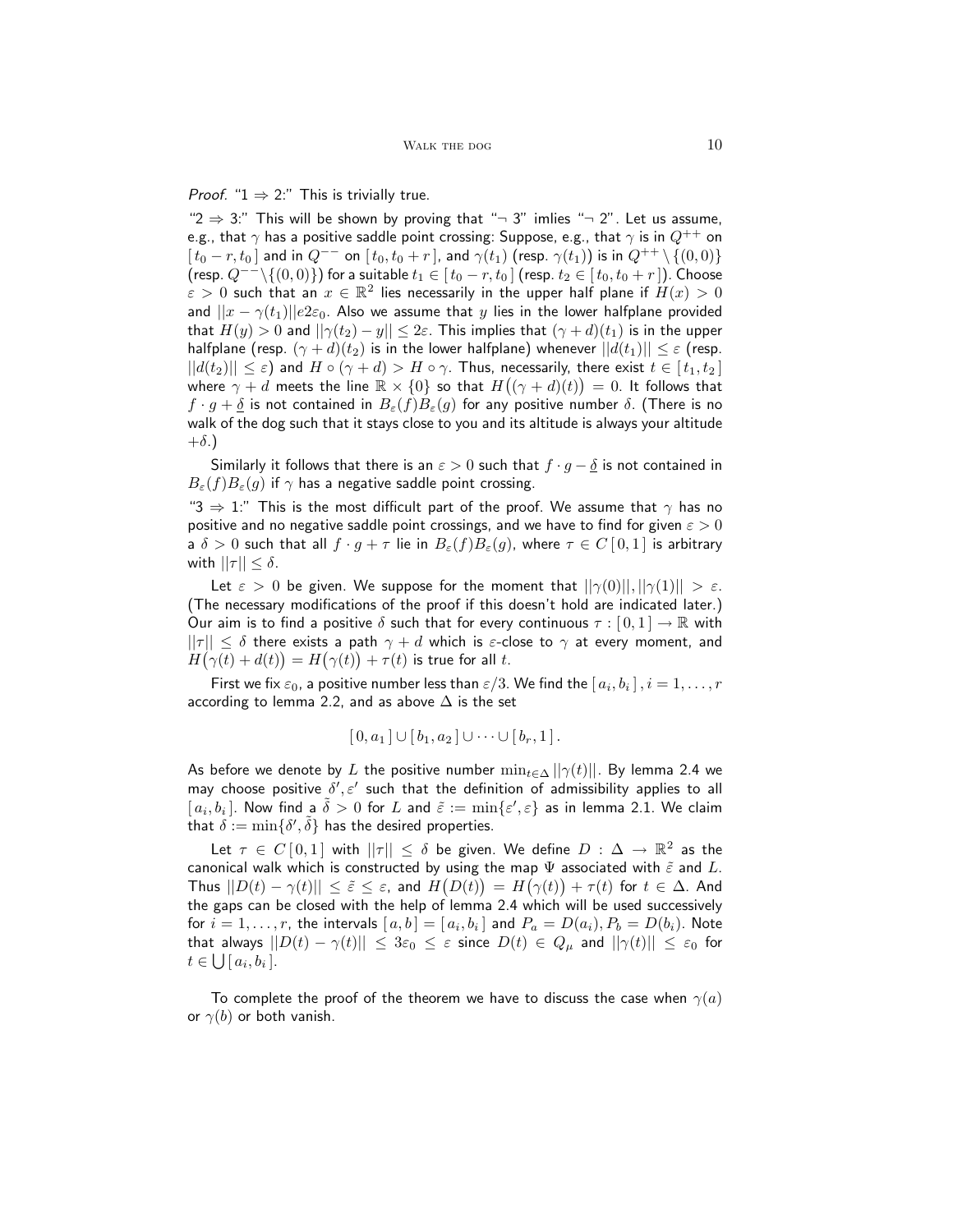If  $\gamma(t) = 0$  for all t it is easy to see that property (\*) holds. Given  $\varepsilon > 0$  we put  $\delta:=\varepsilon^2.$  Then, if  $\tau$  is continuous with  $||\tau||\leq \delta,$  the walk  $D(t):=(\varepsilon,\tau(t)/\varepsilon)$  has the desired property:  $||\gamma(t) - D(t)|| \leq \varepsilon$ , and

$$
H(D(t)) = \tau(t) = H(\gamma(t)) + \tau(t).
$$

Thus suppose that there exists  $t'$  with  $\gamma(t') \neq (0,0)$ . We will restrict ourselves to  $\varepsilon$  with  $\varepsilon < ||\gamma(t')||$ . We start as above by setting  $\varepsilon_0 = \varepsilon/3$ . Let  $\gamma(a) = (0,0)$ . Now the topological lemma 2.2 is only true with the following modification: The first interval  $[a_1, b_1]$  is of the form  $[0, b_1]$ , and  $||\gamma(b_1)|| = \varepsilon_0$ . On the complement of  $\bigcup [a_i, b_i]$  the paths  $D$  can be defined in the canonical way, but it remains to close the gap between 0 and  $b_1$  (and maybe between  $a_r$  and 1 if it happens that  $\gamma(1) = (0, 0)$ , too).

Suppose that  $||\gamma(t)|| \leq \varepsilon_0$  on  $[0, b_1]$ , that  $||\gamma(b_1)|| = \varepsilon_0$  and that, e.g., the xcomponent of  $\gamma(b_1)$  equals  $\varepsilon_0$  (recall that we work with the maximum norm on  $\mathbb{R}^2$ ). A continuous function  $\tau$  is given with sufficiently small norm, and  $\eta := H \circ \gamma + \tau$  is written on  $\Delta$  as  $H \circ D$ . Put  $P_b := D(b_1)$ , and we want to extend the definition of D in a continuous way to  $[0,b_1]$  such that  $H \circ \gamma + \tau = H \circ D$  holds also on this interval.

The construction is similar to those in the proof of lemma 2.4. We choose  $t_1$ close to  $b_1$  such that  $\gamma(t)$  stays close to  $\gamma(b_1)$  on  $[t_1, t]$ . We start our walk at  $D(0) := (\mu, \tau(0)/\mu)$  and continue to stay on the right edge of  $Q_{\mu}$  by setting  $D(t) := (\mu, \eta(t)/\mu)$  for  $t \in [0, t_1]$ ; as before  $\mu$  stands for  $2\varepsilon_0$ . And between  $t_1$  and  $b_1$  we define D with the help of  $\overrightarrow{P}^R$  to arrive at  $D(b_1) = P_b$ .

Depending on  $\gamma(b_1)$  it might be necessary to use one of the other edges of  $Q_\mu$ (e.g., the top edge if the y-component of  $\gamma(b_1)$  equals  $\varepsilon_0$ ). And the final part (for the t between  $a_r$  and 1) is treated similarly if  $\gamma(1) = (0, 0)$ .

We close this section by stating the following immediate corollaries to our theorem:

**Corollary 3.2.** Let  $f, g \in C[0,1]$  be such that  $f \cdot g$  doesn't change sign, i.e., all  $\gamma(t)$  lie in  $Q^{++} \cup Q^{--}$  or all lie in  $Q^{+-} \cup Q^{-+}$ . Then f, g have (\*) iff neither f nor g changes sign on  $[0,1]$ .

*Proof.* One only has to note that the condition is equivalent with the fact that  $(f, g)$ has no positive and no negative saddle point crossing.  $\Box$ 

Now it is clear why our first example  $f(t) = g(t) = t - 0.5$  fails to have (\*): here  $\gamma$ has a positive saddle point crossing at  $t = 0.5$ .

On the other hand, if  $f(t) = g(t) = |t - 0.5|$ , then  $\gamma$  meets the saddle point of H at  $t = 0.5$ . But no saddle point crossing occurs so that  $f, g$  have (\*) in this case.

**Corollary 3.3.** Suppose that  $O_1, O_2 \subset C[0,1]$  are open and that f, g have (\*) for arbitrary  $f \in O_1, g \in O_2$ . Then  $O_1O_2$  is also open.

4. Invitations for further study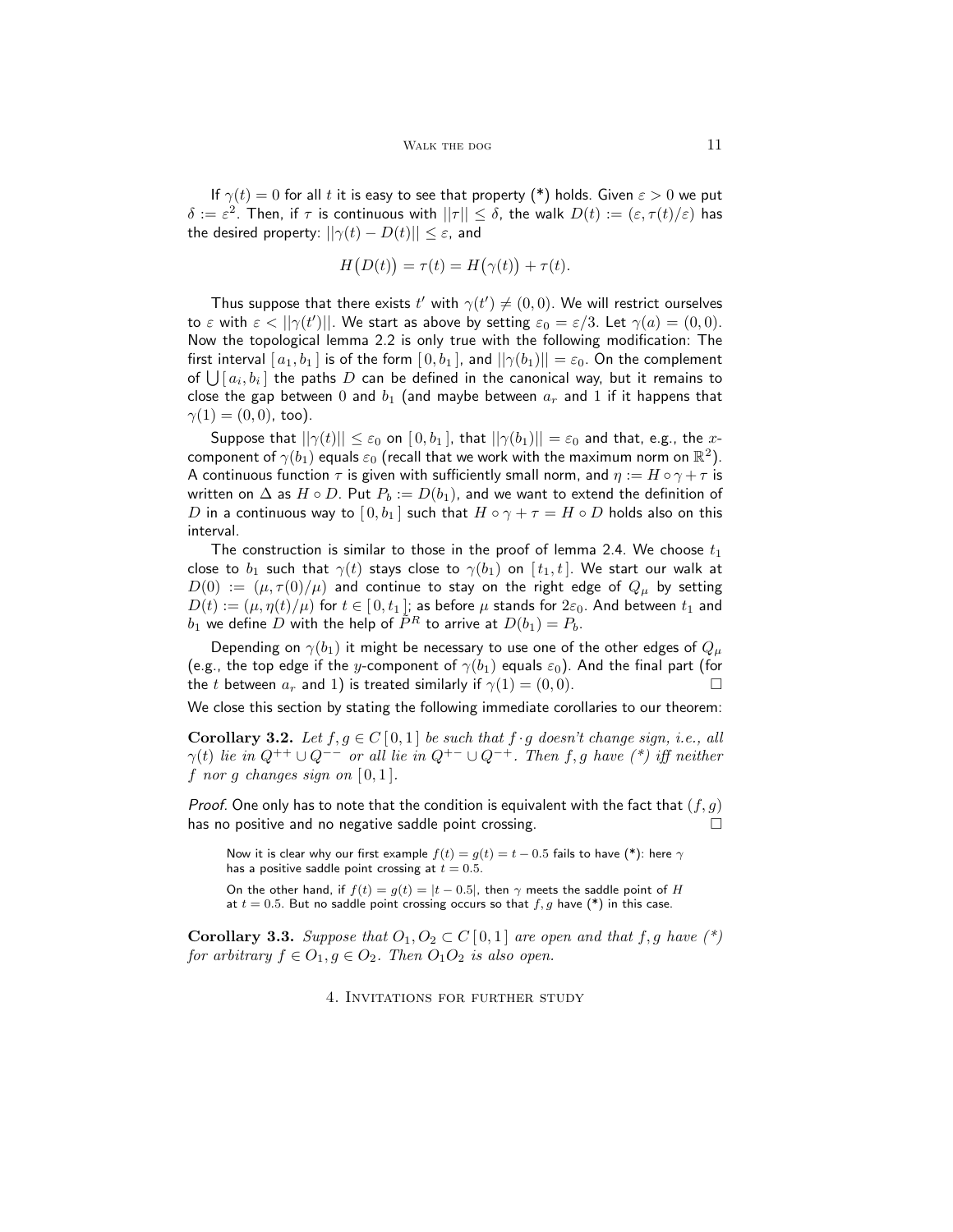The aim of this paper was the study of the obstructions which are responsible for the fact that  $f \cdot g$  is sometimes not in the interior of  $B_{\varepsilon}(f)B_{\varepsilon}(g)$ .

It would be interesting to consider the similar problem in other Banach algebras Y. As before we say that  $f, g \in Y$  have  $(*)$  is  $f \cdot g$  is an interior point of  $B_{\varepsilon}(f)B_{\varepsilon}(g)$ for every  $\varepsilon > 0$ . Here are some first observations:

1. In  $l^{\infty}$  every two  $f, g$  have (\*). This is obvious. (More generally it has been shown in [2] that, for compact X, each two  $f, g \in CX$  have (\*) iff X is zero dimensional.) 2. Let  $C_b\mathbb{R}$  be the Banach algebra of bounded continuous real valued functions on R, provided with the supremum norm. Then  $f, g$  fail to have (\*) if the associated

path  $\gamma = (f, g)$  has positive or negative saddle point crossings, but the reverse implication doesn't hold. A characterization seems to be difficult.

3. If we consider Y to be the set of complex-valued continuous functions on  $[0,1]$ , then every two  $f, g$  have (\*) (so that the product of open subsets of X is always open). This can be veryfied by adapting the methods used in this paper. For the proof it is crucial that the boundary of the unit sphere in  $\mathbb C$  (in contrast to that of R) is path-connected.

4. It is completely open how a characterization could look like in the case of the Banach algebra  $CX$  of real (or complex) valued continuous functions on an arbitrary compact space  $X$ .

5. The Banach algebra  $C^{N} \left[ \, 0,1 \right]$  of  $N$  times continuously differentiable real functions studied in [3] can be treated in a similar way as  $C[0,1]$  in the present paper. The characterization of f, g such that  $f \cdot g$  have  $(*)$  is the same: no positive or negative saddle point crossings. One only has to observe that the constructions above can be modified such that one arrives at differentiable functions. (Rigorous proofs, however, will be rather clumsy.)

Also generalizations of the walk-the-dog illustration could be studied by replacing H by a more general function. Consider continuous functions  $\Phi : \mathbb{R}^2 \to \mathbb{R}$  and  $\gamma: [0,1] \to \mathbb{R}^2.$  We will say that  $\gamma$  is  $\Phi$ -admissible if for every  $\varepsilon > 0$  there exists  $\delta > 0$  with the following property:

Whenever  $\tau \in C[0,1]$  is given with  $||\tau|| \leq \delta$  there exists a continuous  $D: [0,1] \to \mathbb{R}^2$  such that  $||\gamma(t) - D(t)|| \leq \varepsilon$  and  $\Phi(D(t)) =$  $\Phi(\gamma(t)) + \tau(t)$  for every t.

This is the same situation as before (where we worked with  $\Phi(x, y) = H(x, y) =$  $xy$ ), but the "landscape" might be more complicated.

In some simple cases one "sees" that all  $\gamma$  are  $\Phi$ -admissible. This is, e.g., the case when  $\Phi(x, y) := \max\{x, y\}$ , or  $\Phi(x, y) := \min\{x, y\}$ , or  $\Phi(x, y) := x + y$ , a fact which corresponds to results in [1] where it has been shown that  $(f, g) \mapsto \max\{f, g\},$  $(f, g) \mapsto \min\{f, g\}$ , and  $(f, g) \mapsto f + g$  (from  $C [0, 1] \times C [0, 1]$  to  $C [0, 1]$ ) map open sets to open sets.

It is clear that  $\gamma$  cannot be  $\Phi$ -admissible if  $\gamma$  passes through a local maximum or a local minimum of  $\Phi$ . If  $\Phi$  is smooth a characterization of  $\Phi$ -admissibility will